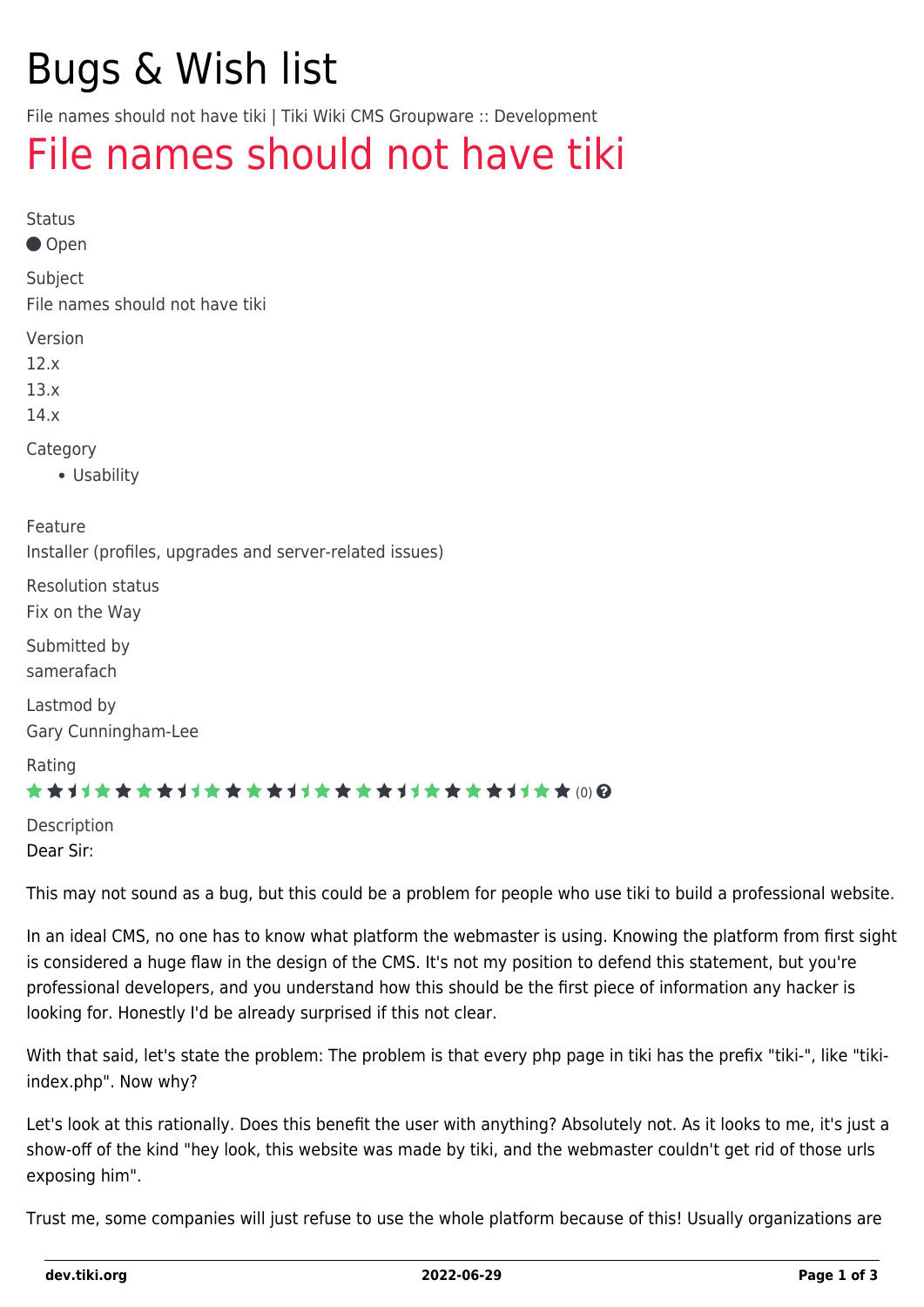paranoid about security.

So please, fix this. Just remove every "tiki-" from every file name. There's not a single good reason to have it done this way.

PS: Renaming the files myself is not considered a solution. Even if it works, an update will mess it up.

Best,

Samer

Solution

This was discussed on the Tiki developers mailing list (<http://sourceforge.net/p/tikiwiki/mailman/message/33455315/>) and the consensus is:

- It isn't a security problem to use "tiki" in the filenames and URLs because this information isn't actually used to target the site.

- If the appearance of "tiki" in the URLs is a problem for site branding purposes, rewrite rules can be used to remove the term, as is now done for wiki pages, blog posts and so on.

- "Tiki" is perhaps used unnecessarily in the interface text, such as for the "MyTiki" section, and this can and should be changed to something generic and descriptive.

- Changing the file names and paths would make problems for updating existing Tiki sites, and would take a lot of time and effort so wouldn't be worthwhile if the same result can be achieved with URL rewriting.

So the plan is to modify the rewrite rules and instances of "tiki" in the interface text.

Importance 10 high Easy to solve? 7 Priority 70 Demonstrate Bug (Tiki 19+) Please demonstrate your bug on show2.tikiwiki.org Version: trunk ▼ [Create show2.tikiwiki.org instance](#page--1-0) Ticket ID 5555 Created Friday 13 February, 2015 20:40:41 GMT-0000 by samerafach LastModif Wednesday 18 February, 2015 14:49:08 GMT-0000

### Comments